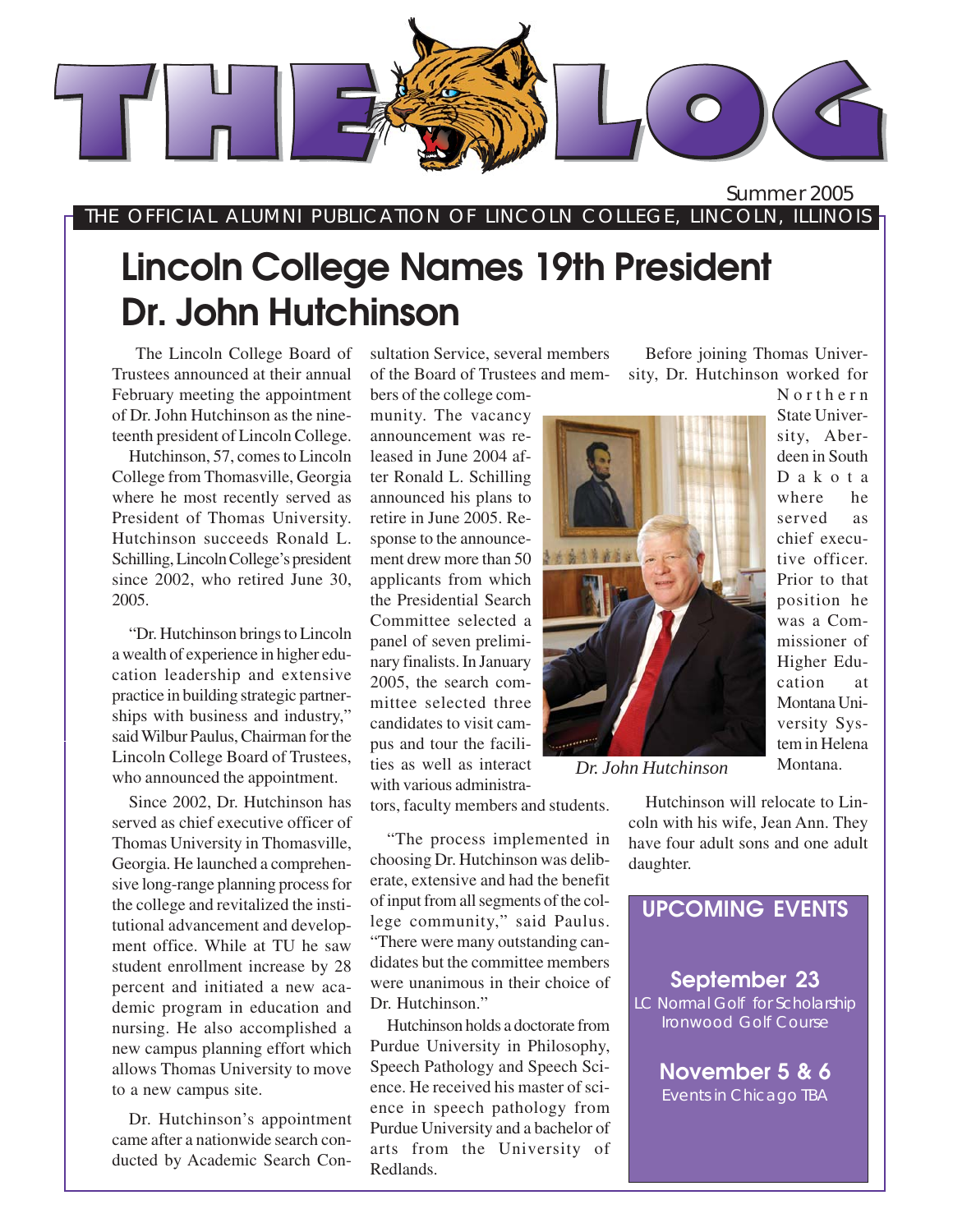

## **Retirement of a President is Bittersweet**

On February 15, 1984, a young Ron Schilling began his first day at Lincoln College. He had no idea that 21 years later, he would retire as the college's 18th president.

Lincoln College has seen tremendous changes during Schilling's tenure. Schilling remembers when most tasks were done by hand. "Technology has changed the way Lincoln College works. I am proud to say, one key factor that will never change, is the individual approach everyone takes to help our students learn and the deep



*Members of the Schilling family pose for a family photo at a retirement reception in early May. Left to right is Tony Schilling, Kristin Klockenga, Joyce Schilling and President Schilling. Not pictured is Stacy (Schilling) O'Connor of San Ramon, California.*

dedication that is a campuswide culture,"said Schilling.

Schilling has witnessed growth in both building projects and enrollment numbers for both campus sites. He can take credit for assembling the team that completed a selfstudy report to the North Central Association of Colleges received the highest recom-*University Hall.* mendation for accreditation, and was granted a ten-year time frame before

> having to go through the accreditation process again.

 President Schilling was the driving force behind implementing a strategic five-year master plan for both the Lincoln and Normal sites.

Looking back on his career Schilling says he has learned many things over the 42 years he has been in education. "Every successful student at Lincoln College, some overcoming great difficulties and hardships, succeeded because they connected with someone, whether



and Schools. Lincoln College *a recent retirement reception held in Vice President Al Pickering, Provost Tom Zurkammer and President Ron Schilling at*

it was a teacher, cafeteria worker or another student. This connection has made an impact and in a nutshell is the key component of Lincoln College." Schilling said he will miss Lincoln College but anxiously awaits his future plans of spending time with his family and traveling.

Schilling holds a bachelor's degree from Western Illinois University, a Master's and C.A.S. degree from Northern Illinois University. He was inducted into the Illinois Coaches Hall of Fame in 2001 for his dedication and support of all Lincoln College athletic programs and was presented with an Honorary Alumnus citation at this year's Lincoln College Alumni Reunion in April.

## **Schuttler Receives Alumni Achievement Award**

The 2005 Lincoln College Alumni Achievement Award winner is Ken Schuttler of Pekin. Schuttler was pre-

State Champions. In March 2004, he and his team were inducted into the Illinois Basketball Coaches Association

*2005 Alumni Achievement recipient with (L-R) LC Alumni Executive Director, Debbie Ackerman, President Ron Schilling, Ken Schuttler, and*

*Provost Tom Zurkammer.*

sented with the award in April during the alumni reunion dinner and awards program.

Schuttler grew up in Manito, Illinois and came to Lincoln College in 1962. He was a member of the 1961- 62 Lincoln College men's basketball team that was crowned the Illinois

Hall of Fame. While at Lincoln College he also played baseball under Coach Chuck Lindstrom.

After earning a degree at Lincoln College, he continued his education at Southern Illinois University where he earned a Master of Science degree in Marketing and Economics. Schuttler started his career as a Senior Market Research Analyst at Mobay Chemical Corporation in Kansas City, Missouri. In 1976, Schuttler was named

the Director of Marketing for Kalo Laboratories, Inc., a company that provided innovative solutions with seed treatments for soybeans. Using his experience, Schuttler joined the multinational life sciences company called American Cynamid Company which focuses on medical and agricultural products. He held a variety of positions within American Cynamid Company, the last being named Vice President and General Manger of the Animal Nutrition and Health division. In 1992, an opportunity to manage manufacturing facilities with Pitman-Moore, Inc. opened, and Schuttler was named the Vice President and General Manger of Operations for the Americas Region. He has experienced a successful career in management and marketing and once served as the President and Co-Owner of Ker Supply Company, a \$10 million distributor of maintenance supplies in the Chicago market.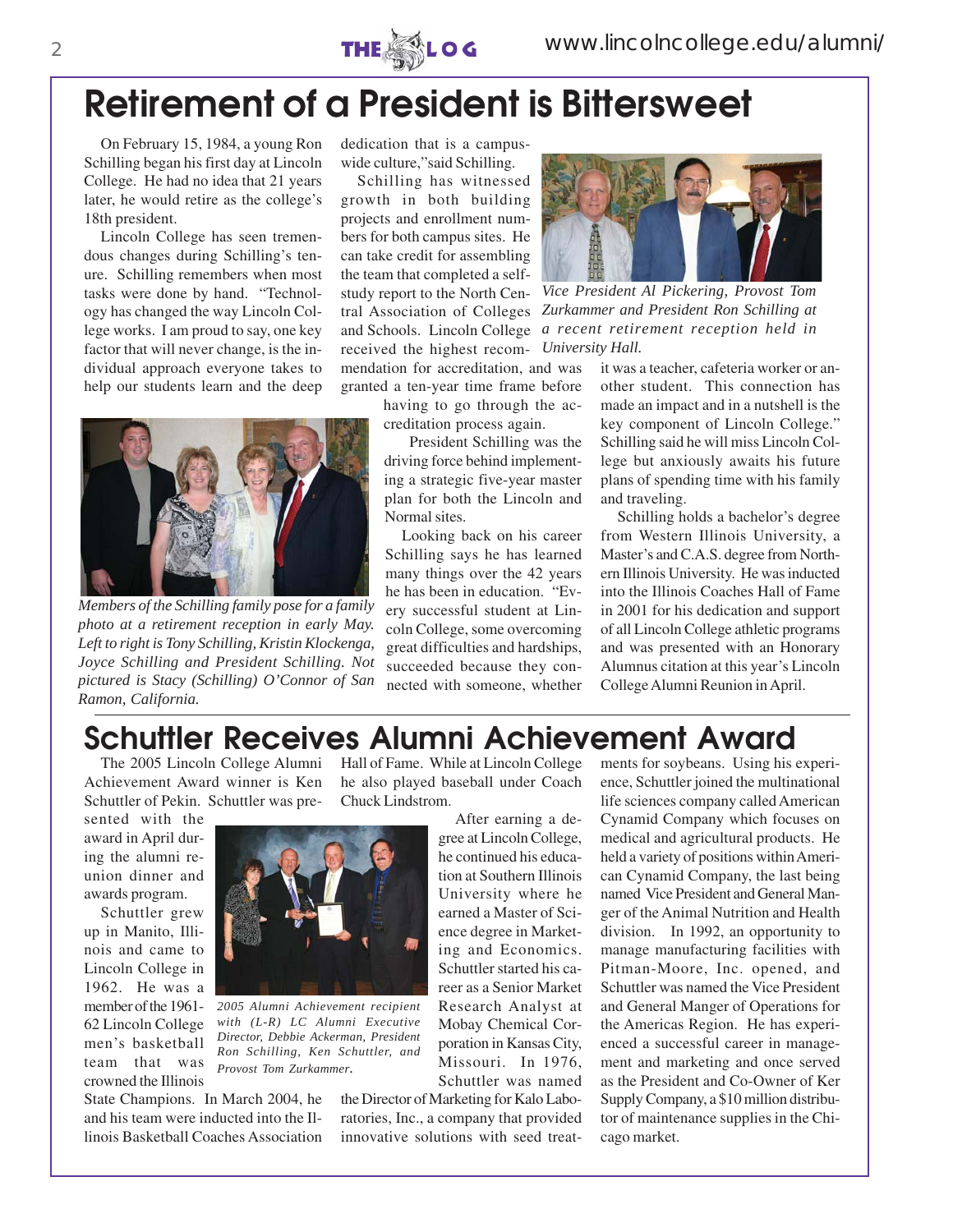

# **Being Pen Pals with a Fish**

In this age of instant information, the art of letter writing is slowly becoming a practice of the past. For some Lincoln College swimmers this statement does not apply because of the relationship they formed

Tyler Stegmaier of Peoria, a sophomore who was recruited to swim for Lincoln College, was matched up with Ciara Barker. Stegmaier said the letters were fun and the kids made a

> huge impact when they came to visit. "I did this last year as well as this year, and it was cool. Just to have someone look up to you, and see the pictures they would send was great. I would visit some of my friend's rooms and they would have their pen pal's picture and letter hanging on their wall."

with Lisa Sexton's second grade class at Roosevelt Magnet School in Peoria.

Lincoln College Head Swim Hemenway



Coach Dan *pal Ciara Barker who attends Roosevelt Magnet School.*

met Lisa Sexton when her son Jake (LC '01) and his brother Jared (LC '04) were students at Lincoln College. One day a casual conversation between Jared and his coach concerned helping Sexton's mother with a writing lesson plan that she had been

working on for her students. The conversation also sparked a letter writing campaign between students at Roosevelt Magnet and the Lincoln College swimmers.

C o a c h Hemenway said he was more than happy to help. "The letters from these kids are great and my students enjoyed hearing from

Stegmaier acknowledged that the size of writing was something he was unfamiliar with at first. "Little kids write different than we do. They write in big letters, something that I'm not used to seeing."

While on campus, the Roosevelt

Magnet students performed a song using sign language for Lincoln College's President Ron Schilling. Sexton said the students we re impressed with how well they were treated while on campus. "President Schilling took the time to shake each of



*Roosevelt Magnet students pose with their teacher, Lisa Sexton, Lincoln College President and Swim Coaches. In front is Ronnia Shockley. First row L-R. Ga'nala Johnson, Marquan Nash, Alexa Wesley, Paris Crawford, Breon Randle-Sykes, Shelvon Reynolds. Second row L-R.Alma Barrios, Kendra Alston, Dai'Sha Hendon-Rutherford, Adriana Washington, Quintarius Beck, Ciara Barker and Kennedy Hopkins Third row L-R President Ron Schilling, Lisa Sexton, Dan Hemenway, and Jake Sexton.*

them." Hemenway said his swimmers were somewhat apprehensive at first. "My guy swimmers really struggled with what to say, but they did it, and all have gained valuable experience from it. The girls used different colors and made their letters look nice for the kids."

the student's hands and ask their names. Now all of them want to go to Lincoln."

## **Reunion Weekend Held April 29 & 30**

Alumni and friends kicked off reunion weekend with a wine and cheese reception on Friday night in the McKinstry Library. Those in attendance enjoyed wines from Mackinaw Valley Vineyards, tours of the museum, and art created by LC students on display in the Layman Gallery. Following the reception most alumni headed downtown to have dinner and reminisce together at one of their favorite restaurants in Lincoln—Guzzardo's.

Activities on Saturday included a reception at the President's residence followed by brunch in the dining hall, and guided tours of campus. Nearly 150 alumni and friends attended the reunion dinner and program Saturday evening in the Davidson-Sheffer gymnasium. Danny Pitchers '80 gave the Invocation and the following awards were presented during the program: State Bank of Lincoln, Corporate Partners; Eugnia Merry and Eric Willard, Honorary Alumna/us; and Ken Schuttler '63, Alumni Achievement. Retiring President Ron Schilling was also recognized with an Honorary Alumnus Award. Members of the classes of 1980 and 1955 were presented with mementos in recognition of their 25*th* and 50th reunions followed by personal reflections shared by 1980 class representative Eddie Jones and 1955 class representative Ned Tingley.

*"The weekend was great and I think I can say for the Class of 1970 that we all had a wonderful time. The planning and execution of events was superb and everyone made us all feel very welcome," said Nadine Zemel Reuwer. To sum up the 2005 reunion experience Gary Bellos '70 said, "Thank-you for an awesome weekend in Lincoln. The class of 1970 will be* back again in five years for our  $40<sup>th</sup>$ *reunion." Pictures of reunion weekend can be viewed by visiting the online photo gallery at www.lincolncollege.edu/alumni/ news.htm.*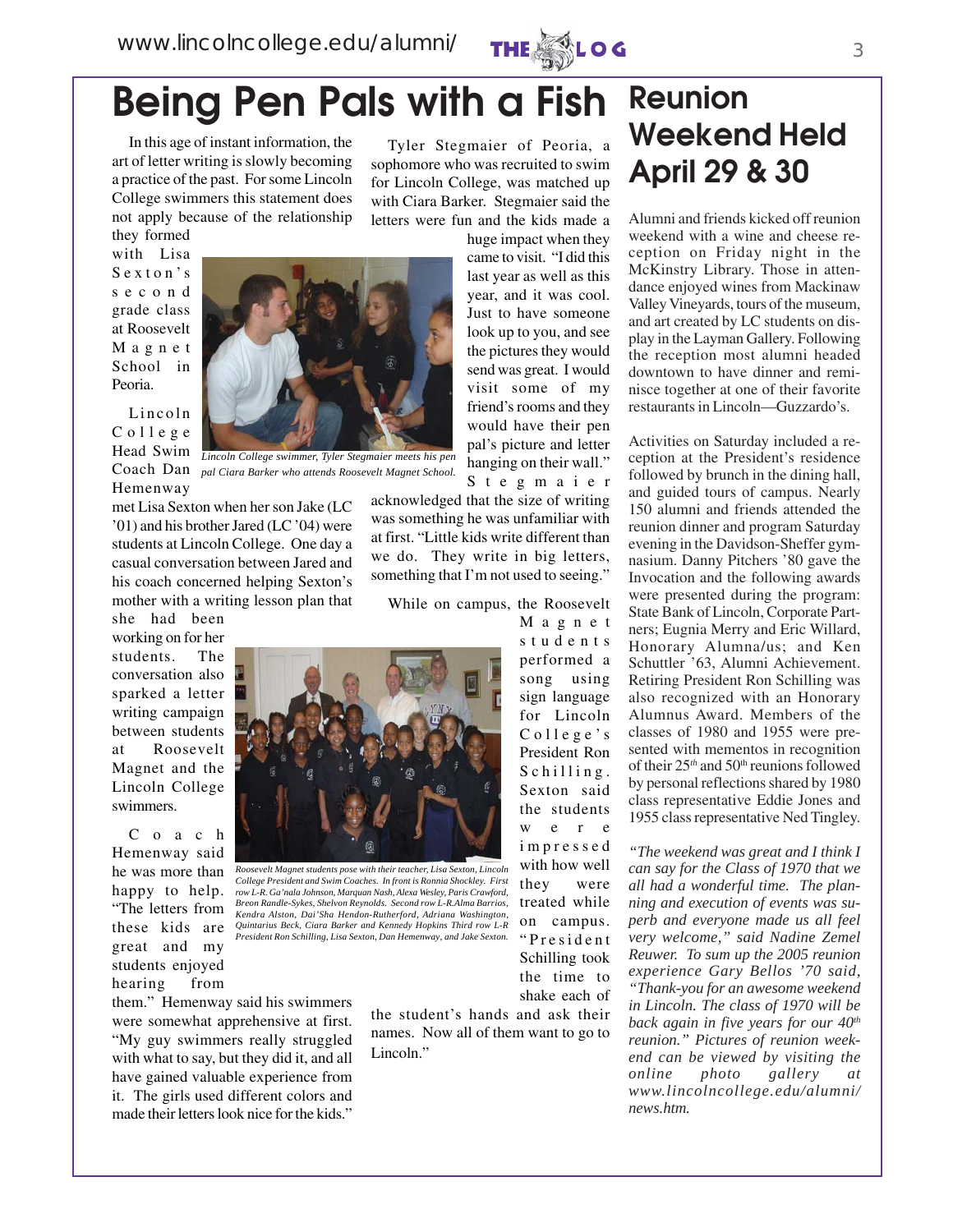

## **2005 Master Farmer Award Goes to 1958 LC grad**

When Richard Martin (LC '58) graduated high school and headed to Lincoln College, his plan was to simply be an airline pilot. He had no idea that one day he would be selected as a Master Farmer by



*Prairie Farmer* magazine. His father, was road commissioner, so he didn't have a family business to fall back on if his plans

didn't

*Richard Martin*

work out.

Martin said he remembers thinking he would never have the opportunity to farm but that was before he met his wife, Mary Ellen (LC '59). "Some ground came up for rent where Mary Ellen was raised so we decided to try farming." At first Richard worked odd jobs on the

### **Fenske (LC '93) finalist For State Teacher of the Year**

Mark Fenske was one of seven finalist named for the 2005 Illinois Teacher of the Year honor given by the Illinois



*Mark Fenske*

State Board of Education. Fenske, who teaches fifthgrade, was nominated by Paul Snellenberger, who is the school principal at Alan Shepard School in Bourbonnais.

side – driving a school bus, working at a lime quarry, and helping with road work – all while he was busy acquiring more acres to farm every few years. Martin says efficiency is the name of the game on his farm, where they base nearly every decision upon cost of production per bushel. He developed personalized spreadsheets to keep detailed production records, helping him make better financial decisions.

Saving money is also the goal when Martin embarks on a special interest: machinery innovations. He said his love of machinery started at age 11, when he and his dad built a tractor from scratch. "I remember seeing our neighbors just stop and look when they saw one of our tests of having the area's first tractor cabs and radio."

*Prairie Farmer* offered the Master Farmers Award in 1925 as a way to recognize Illinois farmers for something more than just farming skills. Approximately 207 Illinois farmers have been honored with the title of Master Farmer.

Fenske's style of teaching uses three key components: the student, the parents and the community. "This year my class went on a night hike on the Kankakee River bottom with 60 students and their parents. The kids got the opportunity to get their hands dirty and learned something in the process." Fenske says even though he didn't achieve the top honor of Teacher of the Year he is still overwhelmed by the honor. "I work in a district with many talented teachers so this honor is truly a humbling experience." Fenske has been teaching for ten years, including five at Shepard in Bourbonnais.

### **Queen of the Beaux Arts Ball is LC alumna**

2003 Lincoln College alumna Lacey Elizabeth Wagoner, daughter of Barbara Brooks Wagoner and Richard Wagoner Jr. was named this year's queen of the Springfield Art Association Beaux Arts Ball. The annual fundraising event was held November 27, 2004.

A graduate of Sacred Heart-Griffin High School, Wagoner, 21, received an Associate of Arts de-



*LC alumna Lacy Wagoner and her mother, Barbara are shown on the cover of the Springfield Scene Magazine.*

#### gree from

Lincoln College. She is a senior at the University of Tampa in Florida, where she plans to continue studies for a master's degree in education.



*2004 LC grad Ali Treach of Chicago performs with her improv group for current Lincoln College students in April. Pictured left to right: John Lord, Mike Hershorn, Craig Heard and Ali Treach.*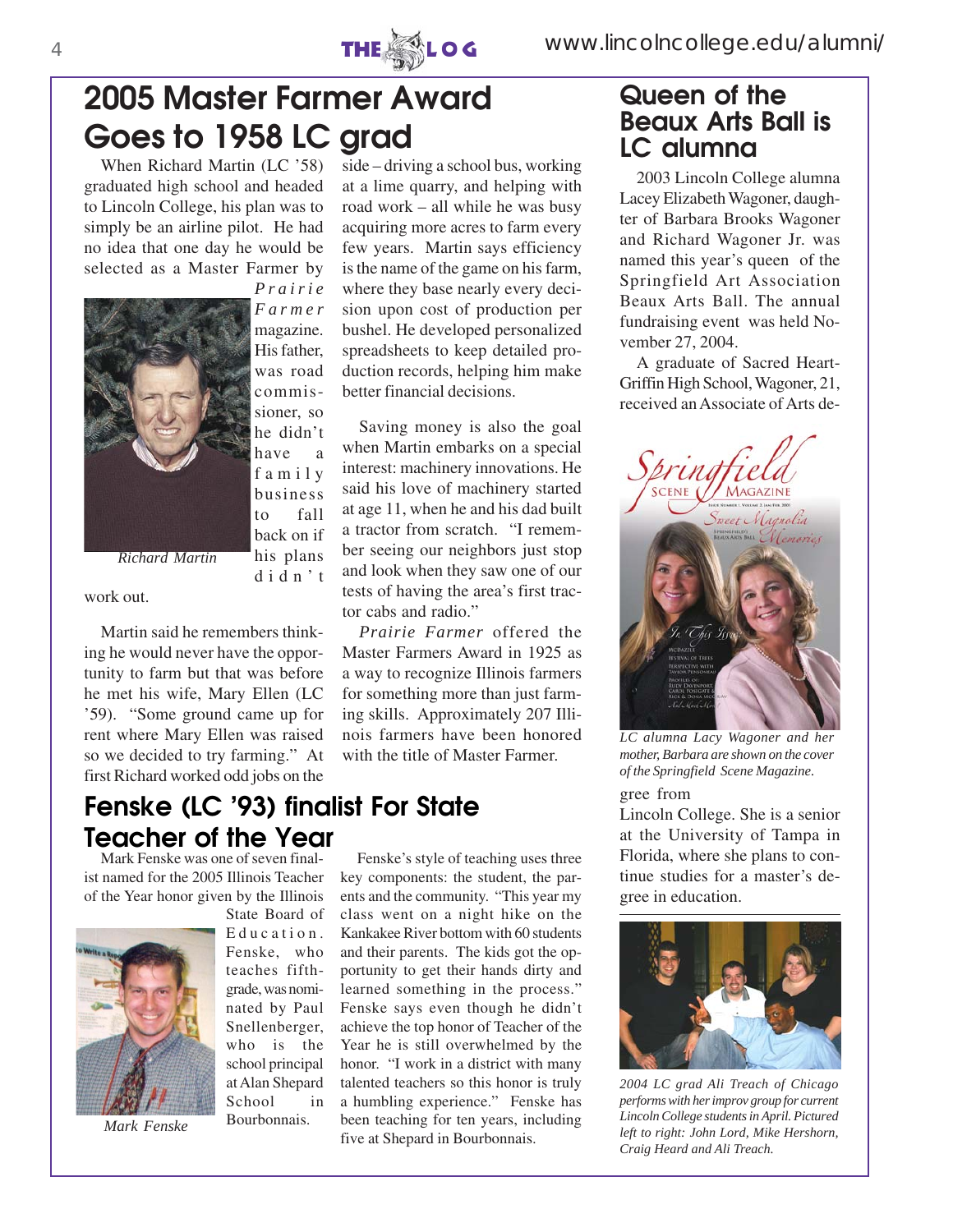

## **2005 Lincoln College Honors Ceremony**

|  | Co - Valedictorian |  |
|--|--------------------|--|
|  | Robert Irving      |  |

| Joshua Anderson  Hartsburg, IL |  |
|--------------------------------|--|
| Colton McClellan  Elkhart, IL  |  |
|                                |  |
|                                |  |
|                                |  |
|                                |  |
|                                |  |

**Salutatorian**

### Elise Sommerfeld ............................... Frankfort, IL

#### **Alberta Fox P.E.O. Memorial**

Awarded to freshman woman with highest record in English. Shannon Jacobs ................................. Lincoln, IL

#### **Alta Charles McKeever Award**

lence in art. Melinda Bachman .............................. Roanoke, IL

#### **American Legion Award for Citizenship**

#### Awarded to student who typifies the ideals of American citizenship and patriotism.

| Thursday characteristic and pactives. |  |  |
|---------------------------------------|--|--|
|                                       |  |  |

#### **Best Actor**

| Awarded to male student for outstanding work in |  |
|-------------------------------------------------|--|
| Lincoln College productions.                    |  |
|                                                 |  |

#### **Best Actress**

| Awarded to female student for outstanding work in<br>Lincoln College productions. |  |
|-----------------------------------------------------------------------------------|--|
|                                                                                   |  |

#### **Bette Dirks Award**

| Awarded to student for outstanding work in piano. |  |
|---------------------------------------------------|--|
|                                                   |  |

#### **Coral Bonnell Maconaghie Prize**

| Awarded to graduating student who demonstrates excel- |  |
|-------------------------------------------------------|--|
| lence in music.                                       |  |
|                                                       |  |

#### **Dance Award**

| Awarded to graduating students who excell in dance. |  |
|-----------------------------------------------------|--|
|                                                     |  |

#### **Daughters of Founders and**

#### **Patriots of America**

| Awarded to graduating student who demonstrates excel- |
|-------------------------------------------------------|
| lence in history.                                     |
|                                                       |

#### **Daughters of the American Revolution**

| Awarded to graduating student who holds the best |
|--------------------------------------------------|
| record in American History.                      |
|                                                  |

#### **Dysart Logan Maconaghie Prize**

| Awarded to student who demonstrates the most |  |
|----------------------------------------------|--|
| notable improvement in scholarship.          |  |
|                                              |  |

#### **Earl and Pearl McKeever Award**

Awarded to graduating student who demonstrates excellence in science

Colton McClellan ................................... Elkhart, IL



Awarded to graduating student who demonstrates excel-*Eight Lincoln College students achieved the Valedictorian honors in 2005. R to L: Jacob Jones (Mt. Zion), Colton McClellan (Elkhart), Emily Riesen (Spring Grove), Alyssa Schneider (Lincoln), President Schilling, Robert Irving (Lincoln), Samantha McCoy (Paxton), Ashley List (Mason City) and Joshua Anderson (Hartsburg).*

#### **Elizabeth M. Hensley Award**

| Awarded to female freshman student who lives in the       |
|-----------------------------------------------------------|
| residence halls and has contributed the most to the resi- |
| dence hall.                                               |
|                                                           |

#### **Florence Molen Award**

Awarded to freshman for excellence in English. Adam Taylor ............................................. Lincoln,IL

#### **Herbert O. Merry Award**

|        |  | Awarded to student for excellence in instrumental |  |  |
|--------|--|---------------------------------------------------|--|--|
| music. |  |                                                   |  |  |
|        |  |                                                   |  |  |

#### **Layman Athletic Award**

| Awarded to LC varsity athlete with the highest |  |
|------------------------------------------------|--|
| scholastic average.                            |  |
|                                                |  |
|                                                |  |

#### **Lord-Baden Powell Award**

Awarded to student who exemplifies the highest ideals of the Boy Scouts of America. Richard Higginbotham ............. Arlington Heights, IL

### **Lorraine Maconaghie Morrow**

**Award** Awarded to graduating student who demonstrates excellence in literature and journalism. Ashley List ...................................... Mason City, IL

#### **Madrigale Maconaghie McKeever Award**

Awarded to graduating student who has derived the greatest benefit from the Lincoln College experience. Michael Oxier ..................................... Lexington, IL

#### **Marvin D. "Swede" Johnson Award**

Awarded to freshman student who has been involved with the total Lincoln College community. Alexandrea Davis ................................... Lincoln, IL

#### **Mathematics Achievement Award**

Awarded to freshman student who holds the best record in mathematics. Joshua Auxier ................................... Mason City, IL

#### **Performing Arts Award**

| Awarded to graduating student whose creative work in   |  |
|--------------------------------------------------------|--|
| performing arts reflects outstanding proficiency, cre- |  |
| ative ability, and genuine achievement and dedication. |  |
|                                                        |  |

#### **Phi Theta Kappa Service Award**

|           | Awarded to student for outstanding service to the orga- |  |  |
|-----------|---------------------------------------------------------|--|--|
| nization. |                                                         |  |  |
|           |                                                         |  |  |

#### **Production Assistant Award**

|        |  |  | Awarded to student for excellence in technical assis- |  |
|--------|--|--|-------------------------------------------------------|--|
| tance. |  |  |                                                       |  |
|        |  |  |                                                       |  |

#### **Samuel B. Evans Prize**

Awarded to graduating student who demonstrates leadership and character among his/her peers at Lincoln College. Emily Riesen ................................. Spring Grove, IL

#### **Visual Arts Award**

Awarded to student whose creative work in visual arts reflects outstanding proficiency.

Nicholas Malone .............................. North Lake, IL

#### **William B. McKinley Prize**

| Awarded to freshman student who is deemed to repre- |
|-----------------------------------------------------|
| sent the character of Lincoln College students.     |
|                                                     |

#### **William Lewis McKeever Award**

| Awarded to graduating student who demonstrates ex- |  |
|----------------------------------------------------|--|
| cellence in mathematics.                           |  |
|                                                    |  |
|                                                    |  |

#### **Willy Daubner Award**

| Awarded to graduating student who demonstrates ex- |  |
|----------------------------------------------------|--|
| cellence in chemistry.                             |  |
|                                                    |  |

#### **Zimbie-Whiting Art Scholarship**

| Awarded to graduating student who demonstrates excel- |
|-------------------------------------------------------|
| lence in visual arts.                                 |
|                                                       |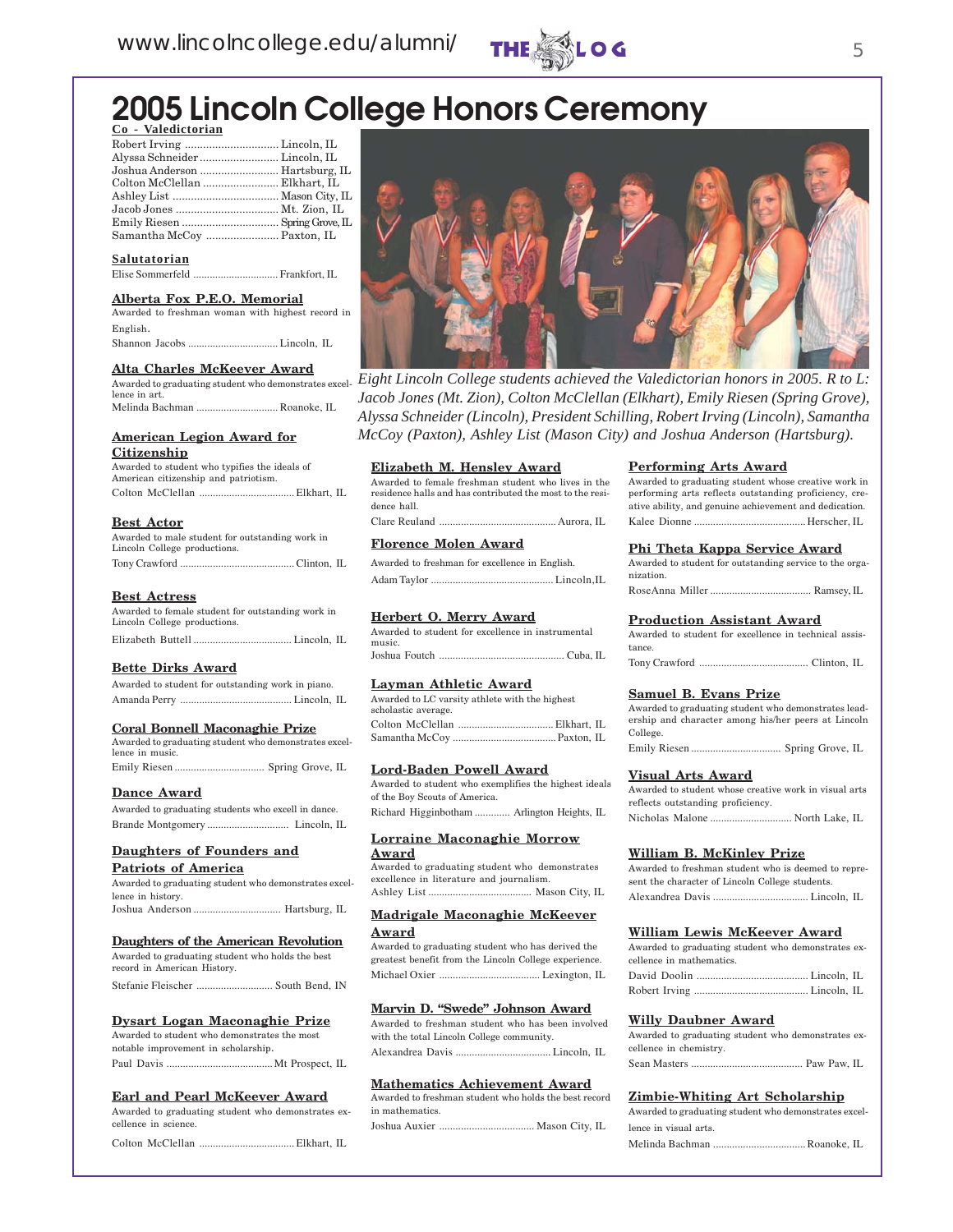

**Barbara (Fennema) Baldwin**, Class of 1965, was honored by Illinois Secretary of State Jesse White as a recipient of the Illinois Honorary Librarian Spotlight on Volunteerism Award. She is a tutor for the Read to Learn for a



*Barbara (Fennema) Baldwin is second from the left in the first row.*

Brighter Future, program run by District 214 Community Education in Arlington Heights, IL. The reason she stays involved is the joy she sees on her students' faces and the pride they show when they accomplish something. This is the "thanks" she receives from her students and she loves it.

**Leslie Coombs**, Class of 1969, wrote to say since leaving Lincoln she has completed a BS Degree in Psychology and has worked with children with Autism. She has an A.A. degree in Criminal Justice and Social Work and has worked in four different Super-Max prisons as a Counselor. As of September 2005 she will begin her next venture as a Veterinary Technician with Large Animals in Denver, Colorado. She is also in the final stages of adopting three children who also reside in Colorado. She presently has two cats and two Hybrid Wolf/Dogs. "The two wolf/dogs will be my start of a sanctuary for wolves and Hybrid Wolf/ Dogs." said Coombs. She would enjoy hearing from her fellow classmates- Toni, Arlene, Donna, Niomi, "birdie" Roberta, Karas, Brenda, and anyone else who might wish to contact her at: mcoombs010@comcast.net.

**Mark Baker**, Class of 1979, e-mailed information that he is currently a tennis pro in Hilton Head Island, South Carolina. He is looking to hear from old school buddies Duff, Douglas McCord, Bad Boy Malloy, Martha Waltemade, Cruise, Klutz, Kathy Latanzey, and anybody else who remembers him.

80's Eighties

**Jan Bowers**, Class of 1981, says she just completed her 20th year of teaching at Lincoln College. She wonders how that can be possible when her memories of being a student at LC are still so vivid. She would love to hear from her former classmates and former teammates. E-mail her a note at: jbowers@lincolncollege.edu. **Bobby Richardson**, Class of 2001, says

**Cris Jones**, Class of 1981, is an umpire supervisor for Major League Baseball. Jones likens himself to a team's minor league coordinator. He coordinates Triple-A umpires and evaluates major league umpires when they are doing Colorado Rockies games in Denver, where he lives.

**Andrea L. (Myerson) Berman,** Class of 1983, writes to say she is enjoying her new job. The company she is working for is well known all over the world. She also moved to a brand new home in Hoffman Estates, Illinois. She sends her regards to all and hopes to see fellow classmates at the next alumni event.



**Keiri Leggett**, Class of 1999, says she is teaching Pre-Kindergarten at a private pre-school in Bloomington.

### $S$  (cont.) Nineties



**John** (LC'98) **and Stacy** (LC'99) **(Kotecki) Taylor** were married April 24, 2004. They both attended Eastern Illinois University. John earned

a B.S. in Environmental Biology and Stacy earned an M.S. in Family & Consumer Science. They currently live in Minooka, IL.

 $\mathbf{I}'_{\mathbf{S}}$ 

he and Rebecca Rutledge were married September 4, 2004. Former Lincoln College classmates Keith Tobin and Jake Sexton, Amy Plocher and Alison Lowe helped comprise the wedding party. He says this illustrates the lifelong friendships that can come out of attending Lincoln College.

**Sarah Costin**, Class of 2001, recently graduated in May of 2004 from Illinois State University with a degree in Special Education. She is currently going for her certification in Medical Records. Graduation is expected in May of 2007.

**Kari Borowiak**, Class of 2002, Lincoln College Lincoln Laureate, graduated in December 2004 Magna Cum Laude from Murray State University with a degree in Nursing.

*Send class note information to: Jean Ann Miller jamiller@lincolncollege.edu or online at http://www.lincolncollege.edu/alumni/thelog.htm*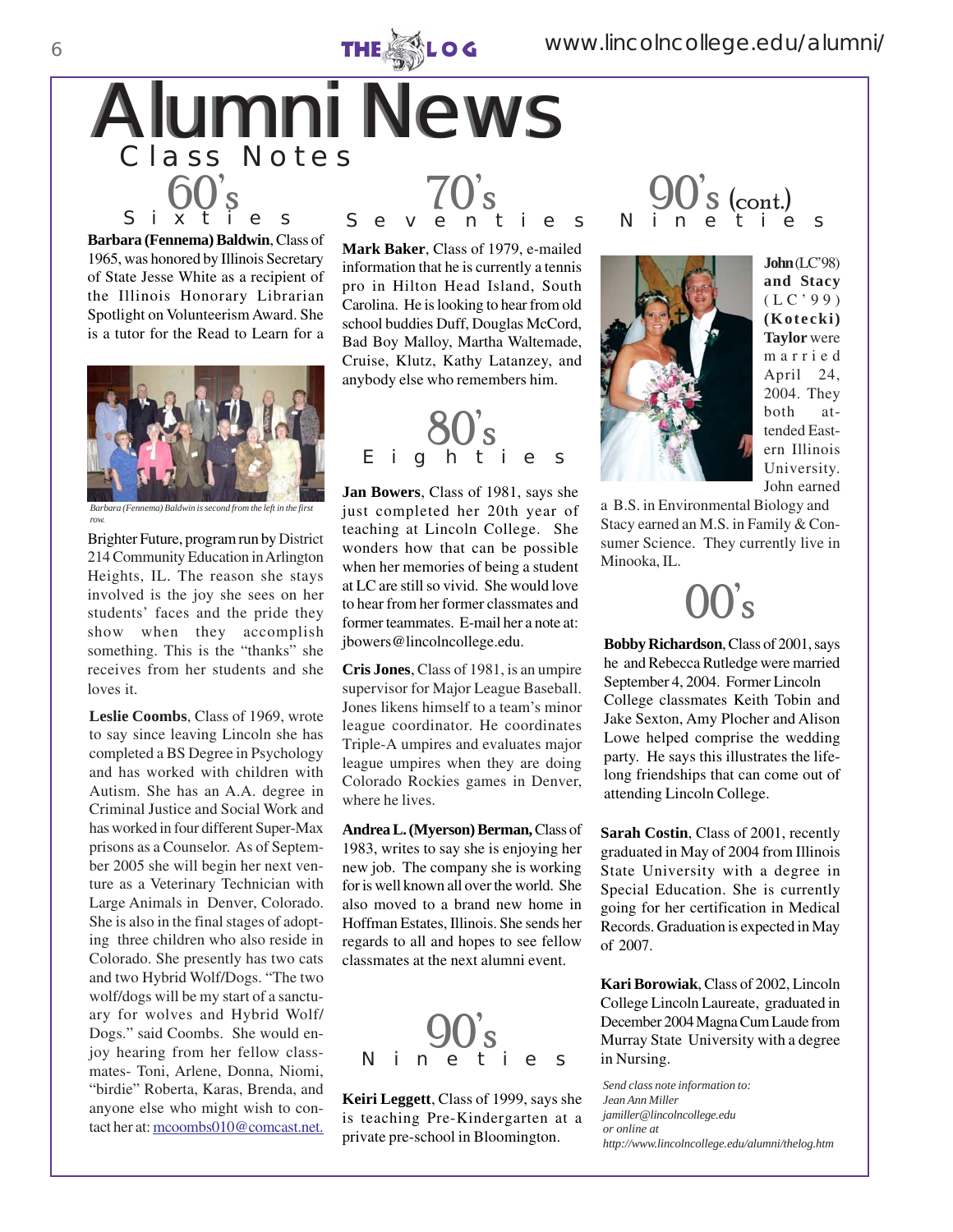

## **Lincoln College Faculty News** NIMEMORY

**Phyllis J. Sippel**, Director of Midwest College of Cosmetology was listed in the Heritage Registry of Who's Who 2005-2006 edition.



Sippel is a cosmetologist and cosmetology educator and started at MCC in May 2000. She received her state license as a cosmetologist in 1974 and received her state license as a cosmetology instructor in 1977. Prior to joining MCC she owned the Hair Together

*Phyllis Sippel*

salon in Bourbonnais. She is a graduate of Blue Island School of Beauty Culture and has taught a variety of cosmetic classes including platform demonstrations. She resides in Kankakee with her husband Norman, and their son Paul.

The Heritage Registry of Who's Who, a New York based biographical publication, selects and distinguishes individuals throughout North America who have attained a recognizable degree of success in their field of endeavor and who have contributed to the growth of their industry.

**Darrel Sutter**, part-time assistant professor who teaches sociology at Lincoln College, was honored with a scholarship named after him at Roanoke-Benson High School. The Darrel A. Sutter



*Darrel Sutter*

scholarship will provide \$500 towards college costs for a Roanoke-Benson High School graduate. Selection of the recipient will be based on the student's involvement in high school activities as well as an essay which describes how they achieved their education while being involved.

**Kathleen Kirk**, creative writing instructor at Lincoln College Lincoln campus hosted a poetry workshop at the Normal Public Library in January. She is an editor of RHINO *Magazine*, a literary annual, and the editor of WHERE WE LIVE: *Illinois Poets*, an anthology of poems by local and statewide poets.

Her poems, stories, and essays have appeared in a variety of journals and anthologies. Some of her Shakespeare poems will appear in the anthology *A Fine Frenzy*, forthcoming from University of Iowa Press. She



*Kathleen Kirk photo by Colette Martin-Wilde*

is also the force behind *Lynx Online*, which is an online magazine of student writing. To see more go to:

www.lincolncollege.edu/lynxonline/

phy and

phy and<br>Logic instructor at<br>Lincoln structor at College Lincoln was honored at the Honors Award Assembly on May 14, 2005 for 36 years of service to Lincoln College.



Dr. Fulcher plans to enjoy more time with his family as well as practicing the art of tai chi.



**Dr. Charles C. Carter**, Class of 1943, of Saratoga, California passed away May 24, 2004.

**Roderick Thompson**, Class of 1956, has passed away according to fellow classmate, Paul Beaver.

**David W. Platz**, Class of 1960, of Houston, Texas passed away August 14, 2004.

**Geoffrey L. Sorensen**, Class of 1960, of Hoffman Estates passed away February 9, 2004. His mother wrote to say a memorial service was held at Bethel Baptist Church.

**Jane(Browne) Poertner**, Class of 1960, of Lincoln passed away March 1, 2005.

**Lee Patterson**, Class of 1961, of St. Charles passed away May 20, 2005.

**Thomas Howe**, Class of 1967, of Chicago passed away.

**William J. Meier**, Class of 1975, of Amelia, Ohio passed away June 20,

**John P. Sullivan**, Class of 1980, has passed away.

**Gene Peck**, retired maintenance supervisor, of Lincoln passed away January 25, 2005.

**Eddie Mangold**, retired from Lincoln College, of Lincoln passed away January 31, 2005.



**Sylvia Rogers**, 98 housemother in Harts Hall in 1961, takes her f i r s t motorcycle ride. She

would love to hear from former students who lived in Harts Hall. Write to her at: Sylvia Rogers, 222 E. Franklin, Hartford City, Indiana 47348

The LOG is published two times a year by Lincoln College, 300 Keokuk St., Lincoln, IL 62656. Third class postage paid at Lincoln, Illinois. POSTMASTER: Send address changes to Office of Advancement, Lincoln College, 300 Keokuk St., Lincoln, IL 62656. Lincoln College, a not-for-profit corporation, provides free distribution of 5,000 copies per issue. It is the policy of Lincoln College not to discriminate on the basis of age, handicap, color, creed, national origin, religion, race, or sex, with regard to student admissions and recruitment, student programs, or employment of personnel. It is the college's intent to comply with all equal opportunity regulations including, but not limited to, Title IX of the 1972 Education Amendments of Section 504 and the Rehabilitation Act of 1973. Inquires may be directed to Jean Ann Miller, Director of Communications, 300 Keokuk St., Lincoln, IL 62656. Phone (217) 732-3155 ext. 251 or email jamiller@lincolncollege.edu.